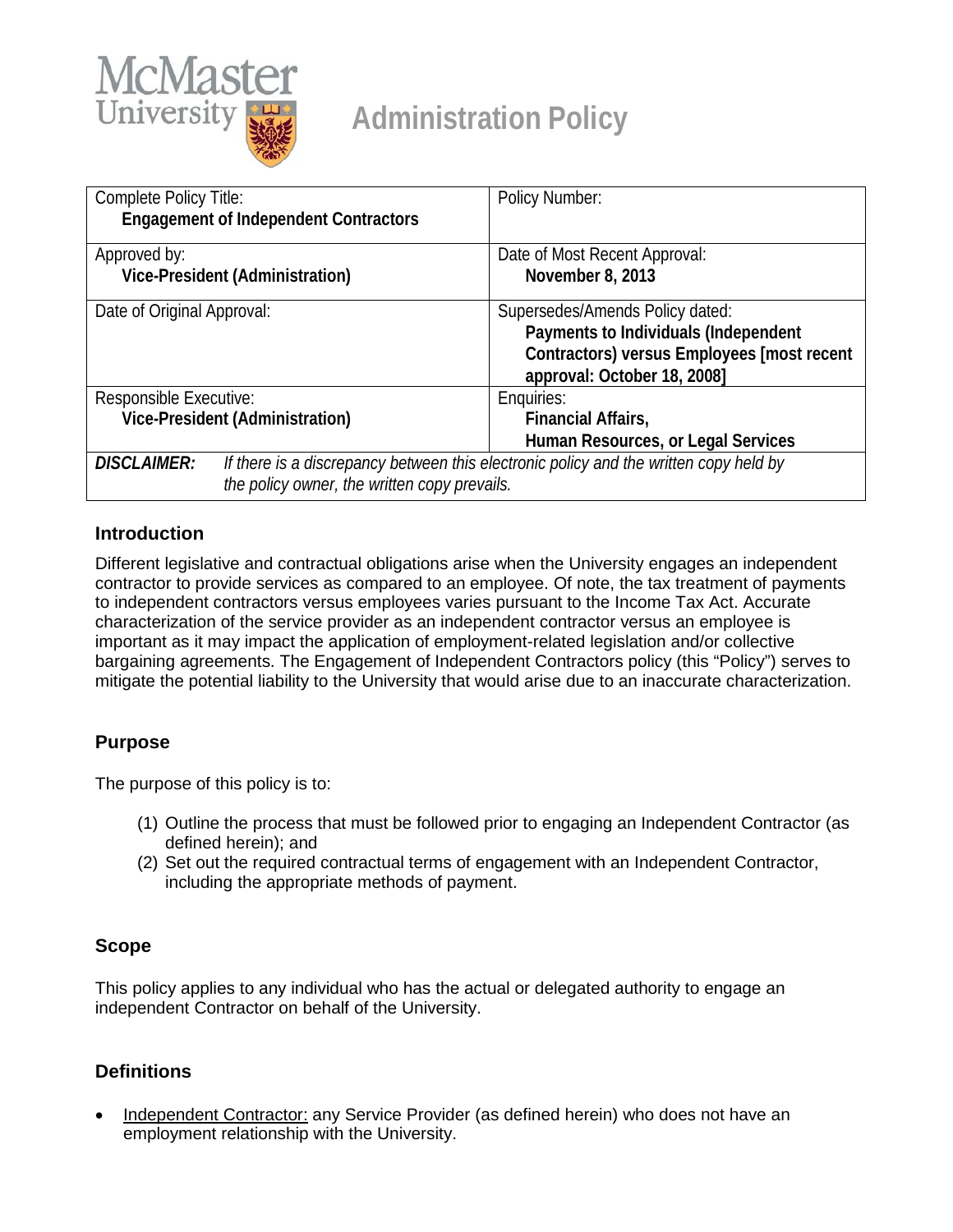- Independent Contractor Questionnaire or ICQ: the questionnaire developed by the University that gathers information with respect to a Service Provider necessary to determine the nature of the Service Provider's relationship with the University as either an Independent Contractor or an employee. When completed, the questionnaire automatically generates one of two conclusions: that the Service Provider does, or does not, qualify as an Independent Contractor. The questionnaire can be found at [http://www.mcmaster.ca/bms/BMS\\_Policies\\_Procedures.htm](http://www.mcmaster.ca/bms/BMS_Policies_Procedures.htm)
- Service Provider: any person or entity, including a corporation, sole proprietor, partnership and an unincorporated business, who is not an employee of the University at the relevant time, engaged to provide services to the University.
- Services: is broadly defined to include, but not limited to, legal services, accounting services, architect services, consultative services, research services, or other service, whether determined by the completion of a defined task, period of time, or some other metric, and whether the outcome or product of the services is tangible or not.

## **Policy**

Prior to engaging a Service Provider:

(1) An ICQ must be completed and executed per the instructions on the ICQ and must yield the conclusion that the Service Provider qualifies as an Independent Contractor. **A new ICQ must be completed if the nature of the service to be provided changes.** Where the total amount to be paid to the Service Provider is \$10,000 CDN or more, the ICQ must be completed and sent to the ICQ Administrator for approval and issuance of an HR approval number. To download the Independent Contractor Questionnaire in Microsoft Excel format please visit:

[http://www.mcmaster.ca/bms/policy/finance/icq08/icq08\\_app\\_e\\_individual\\_cont\\_question.XLT](http://www.mcmaster.ca/bms/policy/finance/icq08/icq08_app_e_individual_cont_question.XLT)

- (2) Except in circumstances described by (3) below, the standard University contract for services must be executed by the Independent Contractor and the University, the template for which can be found at: [http://www.mcmaster.ca/bms/BMS\\_Policies\\_Procedures.htm.](http://www.mcmaster.ca/bms/BMS_Policies_Procedures.htm) Any modifications to the template, except those modifications contemplated by the template itself, require the review and approval of the Director, Employee/Labour Relations (Legal); and
- (3) If the Independent Contractor will be engaged as a subcontractor to provide research services to a third party on behalf of the University, as permitted by a contractual agreement between the third party and the University, the standard University supplemental contract for research services must be executed by the Independent Contractor and the University, the template for which can be found at:

[http://www.mcmaster.ca/bms/BMS\\_Policies\\_Procedures.htm.](http://www.mcmaster.ca/bms/BMS_Policies_Procedures.htm) Any modifications to the template, except those modifications contemplated by the template itself, require the review and approval of the Director, Employee/Labour Relations (Legal).

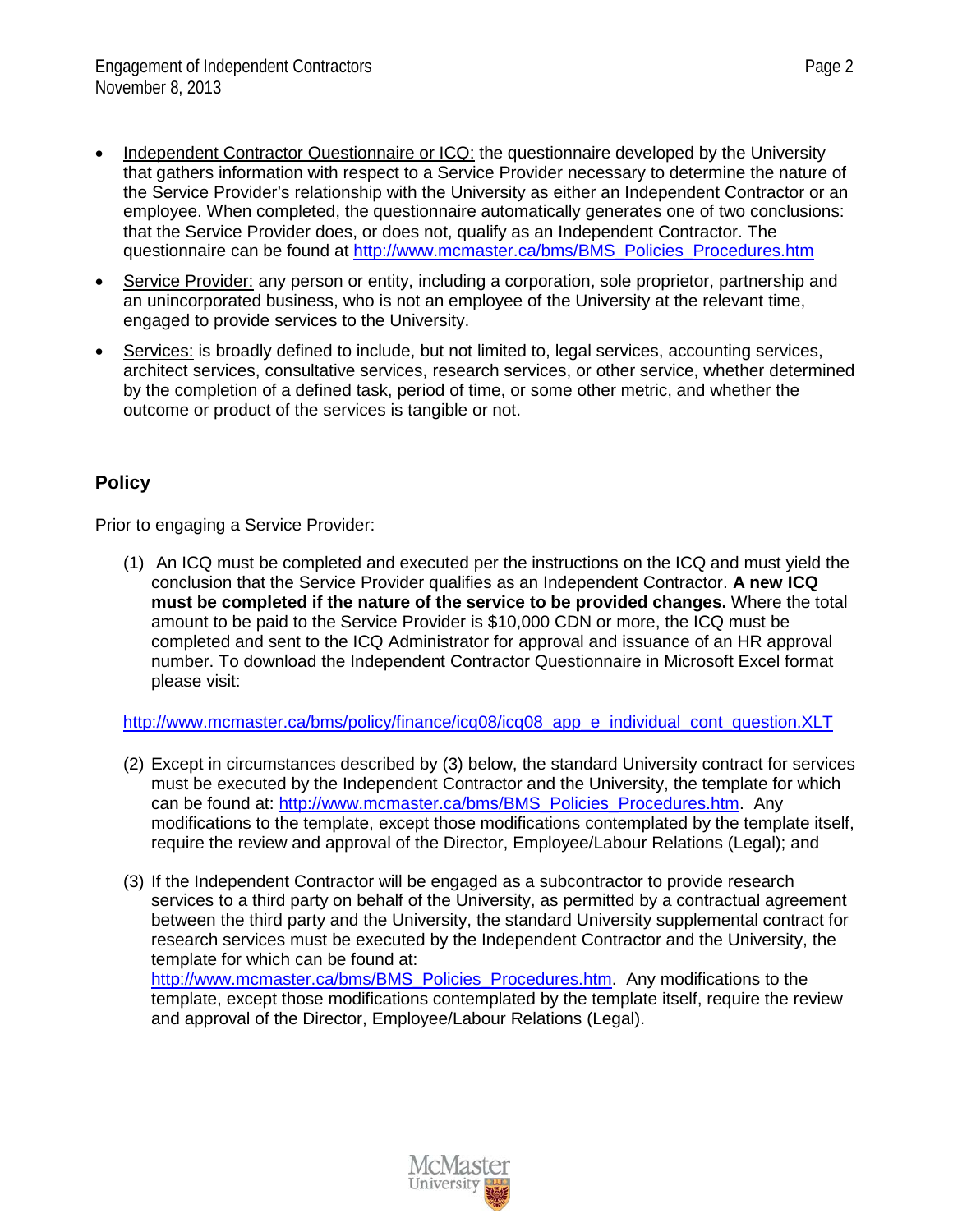

## **Administration Policy**

Payments to Individuals (Independent) Vs. Employees **Approval and Payment Process Flow Chart**

**Payments to Independent Contractor ("IC") Versus Employees – Process** 

#### **1. APPROVAL PROCESS**

#### **Terms**

"SP" = Service Provider

"SA" = Signing Authority

"ICQ" = Independent Contractor Questionnaire

"Manager" = Senior Administrator of Unit (e.g. Faculty Manager, FHS Department Manager, Director)

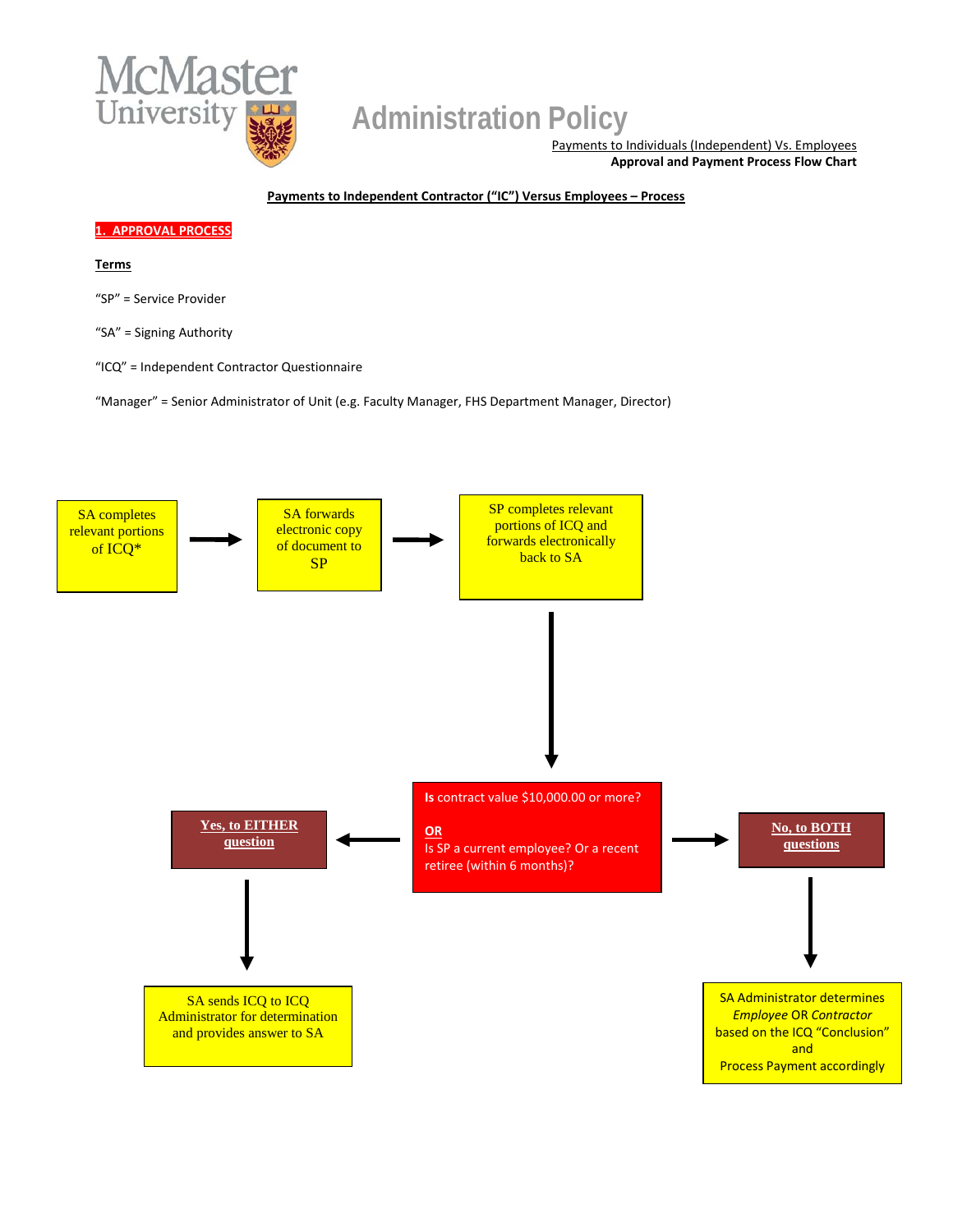Payments to Individuals (Independent Contractors) Vs. Employees

#### **2. DOCUMENTATION PROCESS**

#### **Terms**

- "IC" = Independent Contractor
- "SA" = Signing Authority
- "ICQ" = Independent Contractor Questionnaire

"Manager" = Senior Administrator of Unit (e.g. Faculty Manager, FHS Department Manger, Director)



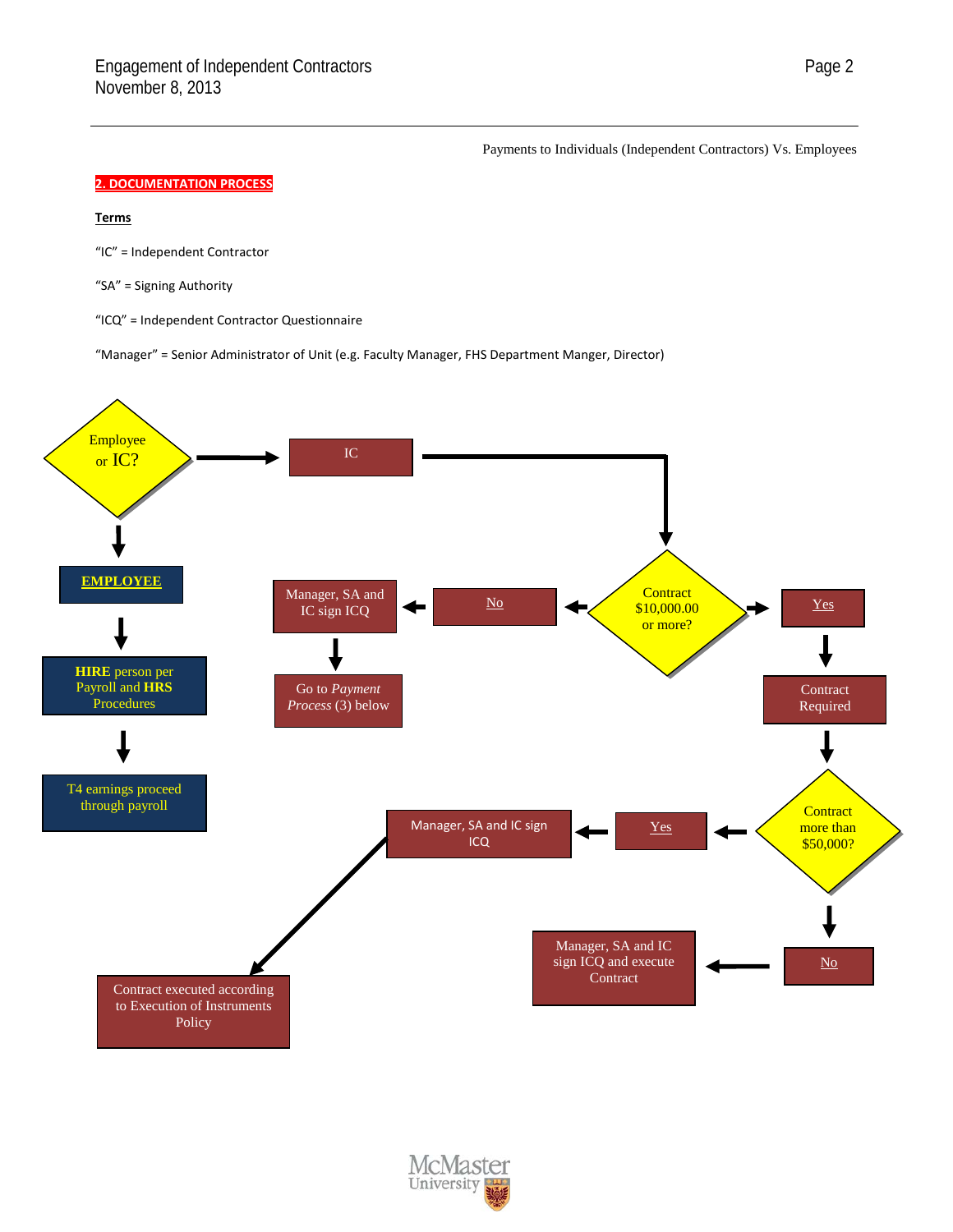Payment to Individuals (Independent Contractors) Vs. Employees

#### **3. PROCUREMENT and PAYMENT PROCESS**

#### **Terms**

"IC" = Independent Contractor

"SA" = Signing Authority

"ICQ" = Independent Contract Questionnaire

"Manager" = Senior Administrator of Unit (e.g. Faculty Manager, FHS Department Manager, Director)